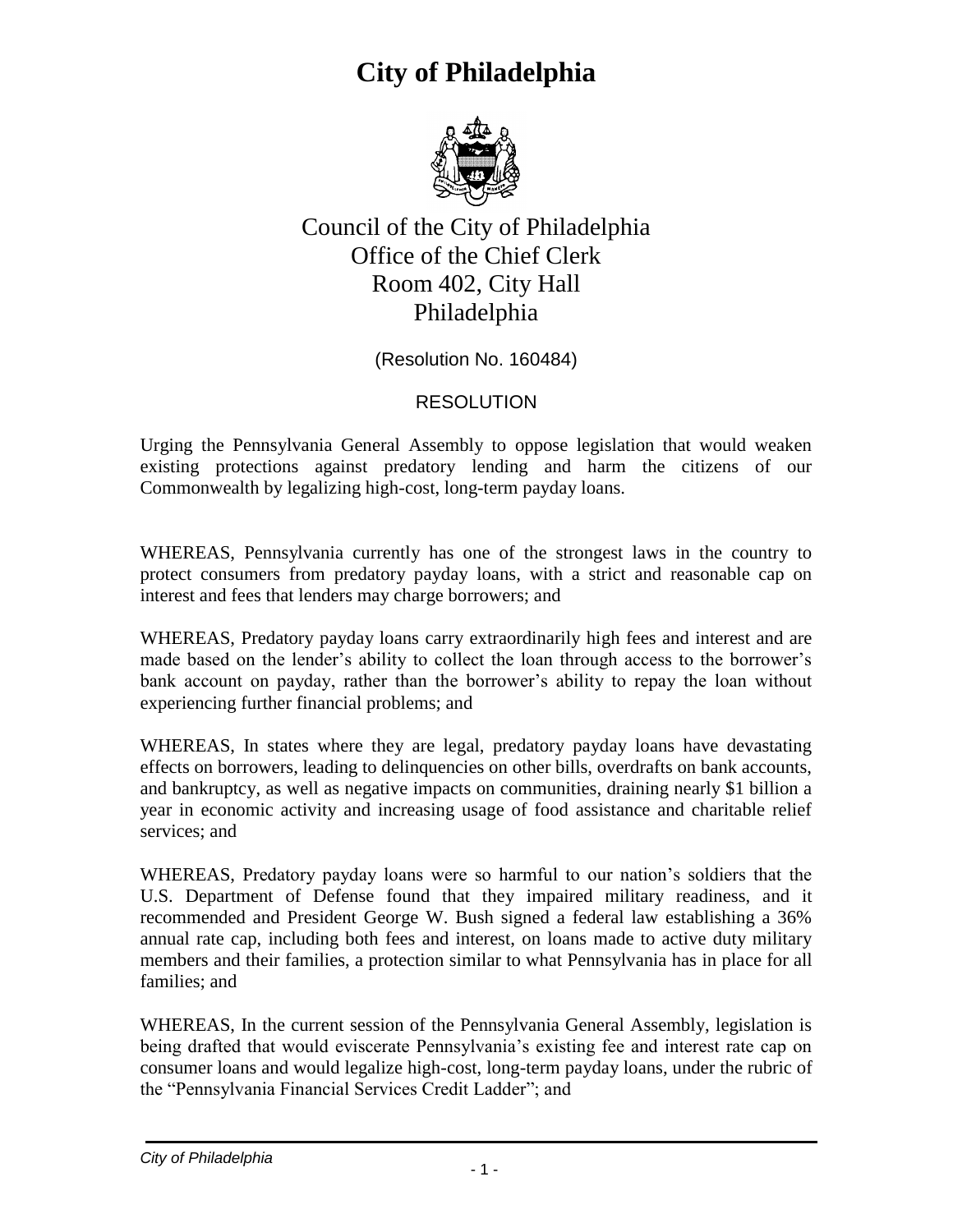*RESOLUTION NO. 160484 continued*

WHEREAS, A memorandum being circulated to solicit sponsors for the Financial Services Credit Ladder legislation cites forthcoming rules from the federal Consumer Financial Protection Bureau (CFPB) as a model for the legislation, but fails to mention that Pennsylvania's existing law is stronger than any rule the CFPB can propose because the CFPB does not have the authority to institute a rate cap on loans like we have in Pennsylvania; and

WHEREAS, The best way to protect Pennsylvania residents from abusive payday loans is to keep our existing, strong protections in place and continue to effectively enforce our state law; and

WHEREAS, Over 100 organizations from across Pennsylvania have been working together for the past four years in a coalition entitled Stop Predatory Payday Loans in Pennsylvania to oppose the legalization of high-cost payday lending, and the coalition includes AARP Pennsylvania, American Legion of Pennsylvania, Clarifi, Community Legal Services, Housing Alliance of Pennsylvania, Pennsylvania AFL-CIO, Pennsylvania Council of Churches, Pennsylvania PIRG, Philadelphia Unemployment Project, Public Citizens for Children and Youth, The Reinvestment Fund, and the Pennsylvania War Veterans Council, among others; and

WHEREAS, through Resolution Numbers 051208, 120350, and 130542, this legislative body has previously opposed the legalization of high-cost payday lending in Pennsylvania; now, therefore, be it

RESOLVED, BY THE COUNCIL OF THE CITY OF PHILADELPHIA, That we hereby urge the Pennsylvania General Assembly to oppose legislation that will legalize high-cost, long-term payday loans in Pennsylvania and harm the citizens of our Commonwealth.

FURTHER RESOLVED, That the Chief Clerk send Engrossed copies of this resolution to the Majority and Minority leadership of the Pennsylvania General Assembly, the Philadelphia Delegation of the Pennsylvania General Assembly, and the Governor as a representation of the true wishes and sincere sentiments of this legislative body.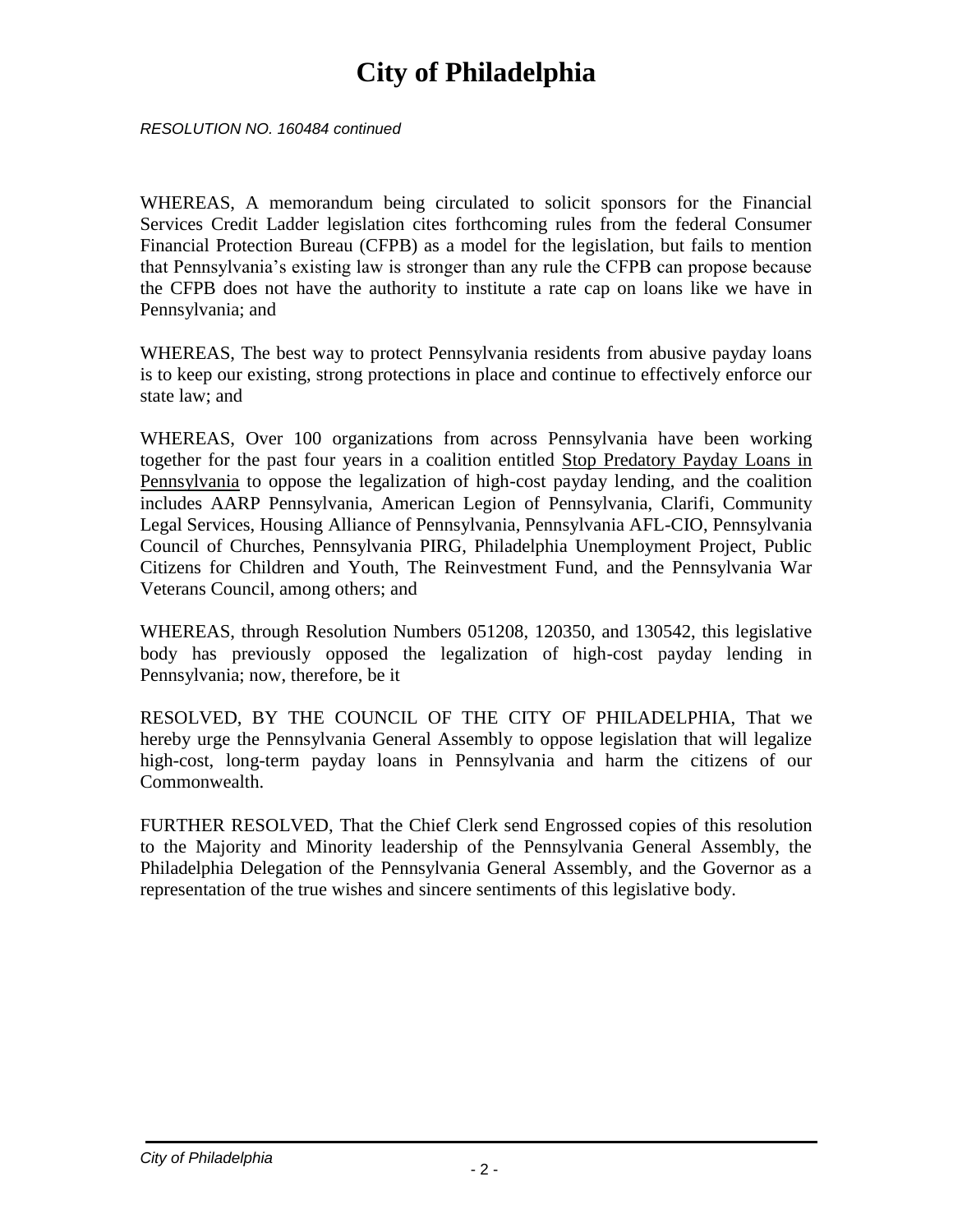*RESOLUTION NO. 160484 continued*